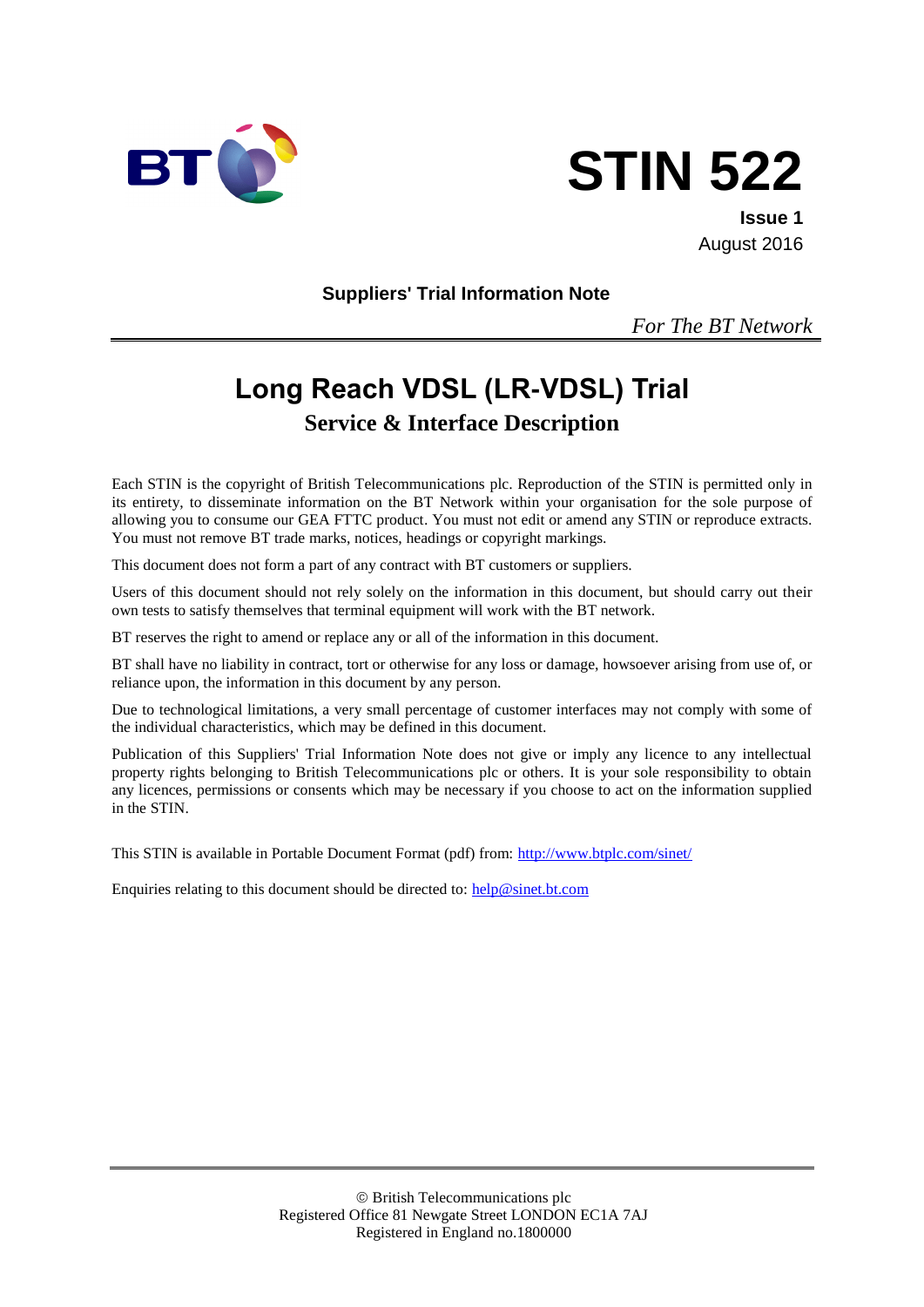## **CONTENTS**

| 1.            |       |  |
|---------------|-------|--|
| 1.1<br>1.2.   |       |  |
| 2.            |       |  |
| 21            |       |  |
|               | 2.1.1 |  |
|               | 2.1.2 |  |
| $2.2^{\circ}$ |       |  |
| 2.3           |       |  |
| 2.4           |       |  |
| 2.5           |       |  |
| 2.6           |       |  |
| 2.7           |       |  |
| 3.            |       |  |
| 4.            |       |  |
| 5.            |       |  |

#### **FIGURES**

|--|

#### **TABLES**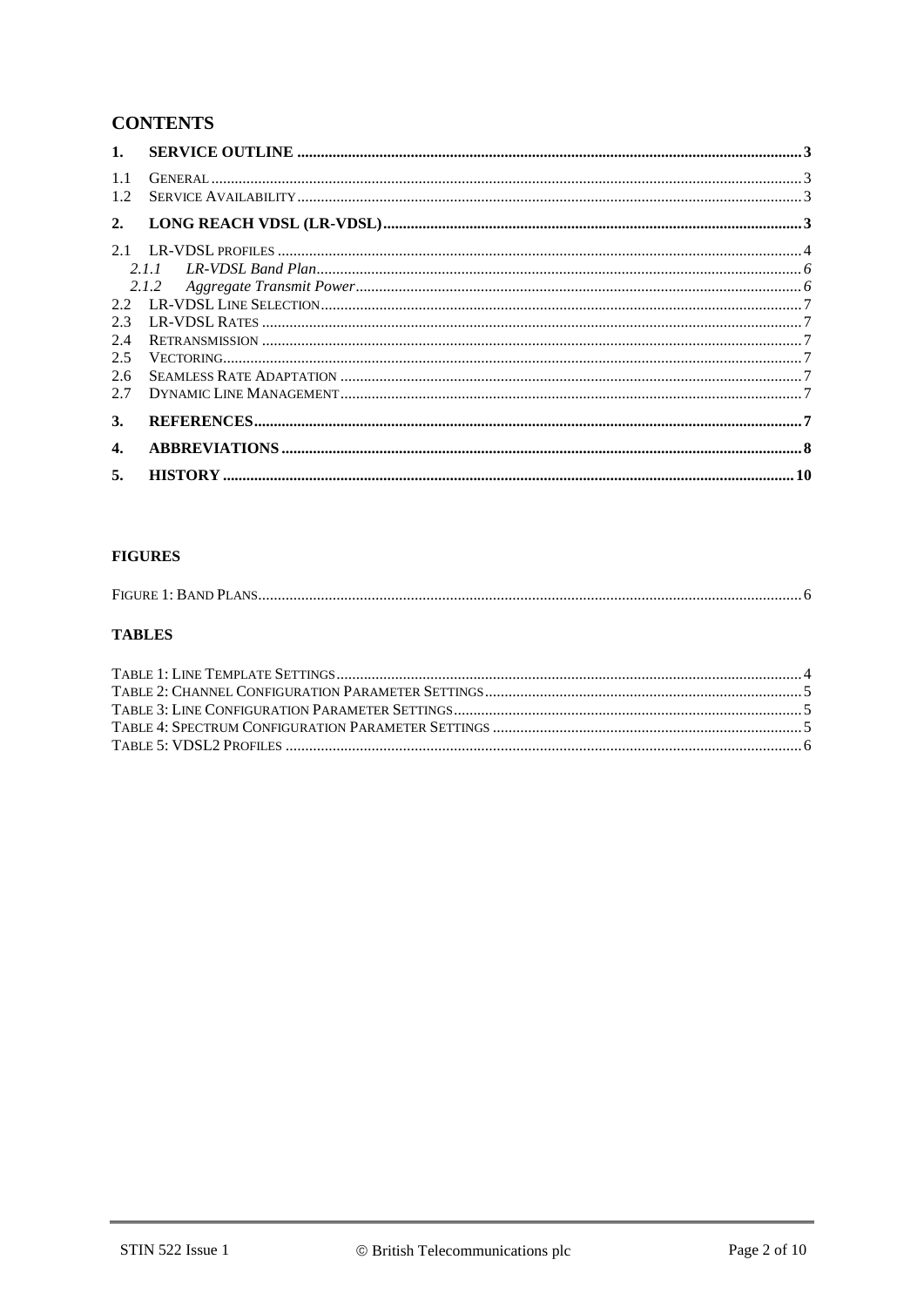# **1. Service Outline**

#### **1.1 General**

The information contained in this STIN relates to the trial of a potential change to engineering policy and practice. The publication of this STIN does not commit Openreach to a commercial launch of any new/changed service, nor does it commit Openreach to the particular implementation described within this document. Should Openreach decide to commence a roll-out of the trialled engineering implementation, the matters pertaining to this STIN will be reflected in an update to the relevant Suppliers Information Notes (SINs) and the publication of the necessary Service Provider Information Notes (SPINs).

It should be noted that the information contained within this STIN might be subject to change due to either the results of BT testing, or due to feedback from trial participants. Please check with the<http://www.btplc.com/sinet/> site to ensure you have the latest version of this document.

Further information regarding the trial can be obtained by contacting Alison Walpole [\(alison.walpole@openreach.co.uk\)](mailto:alison.walpole@openreach.co.uk), Openreach Product Line.

This STIN is a pointer document to Openreach SIN498 (GEA-FTTC Service and Interface Specification) [1] and highlights any deltas to SIN498 relating to Long Reach VDSL.

#### **1.2 Service Availability**

Openreach are planning to run a technical trial of Long Reach VDSL (LR-VDSL) across a number of exchange areas. This trial will run from August 2016 and will be available in the locations announced via the Copper and Fibre Products Commercial Group and a list of sites will be maintained and updated on the CFPCG collaboration area.

In the trial locations, as a result of the potential degradation to ADSL services from application of LR-VDSL:

- CPs will need to cancel their SMPF services before they can take advantage of any trial special offer.
- CPs will not be able order SMPF on any of the Trial Cabinets but may order MPF subject to an acknowledgment that any ADSL service they want to offer will be impacted by LR-VDSL and that, in the circumstances, we strongly recommend they use GEA FTTC for broadband services.

## **2. Long Reach VDSL (LR-VDSL)**

LR-VDSL exploits existing features currently defined in ITU-T Recommendations (ITU-T Recommendation G.993.2 and G.993.5) to enable FTTC VDSL2 lines with a D-side length in excess of 1.25km (0.5mm diameter copper) to be uplifted to give a higher downstream rate. This uplift involves the following steps:

1) Changing the CAL (cabinet assigned loss) value of the FTTC cabinet from EdB to 0dB (where E is the CAL assigned to that cabinet) for lines still operating under 17a. Removing the CAL shaping for LR-VDSL2 lines so that no PSD shaping is applied to the downstream VDSL2 signals, other than the G.993.2 limits.

Note: As this is contrary to Part B of the current Access Network Frequency Plan (ANFP) [6], special dispensation has been received from Ofcom to enable LR-VDSL trials to be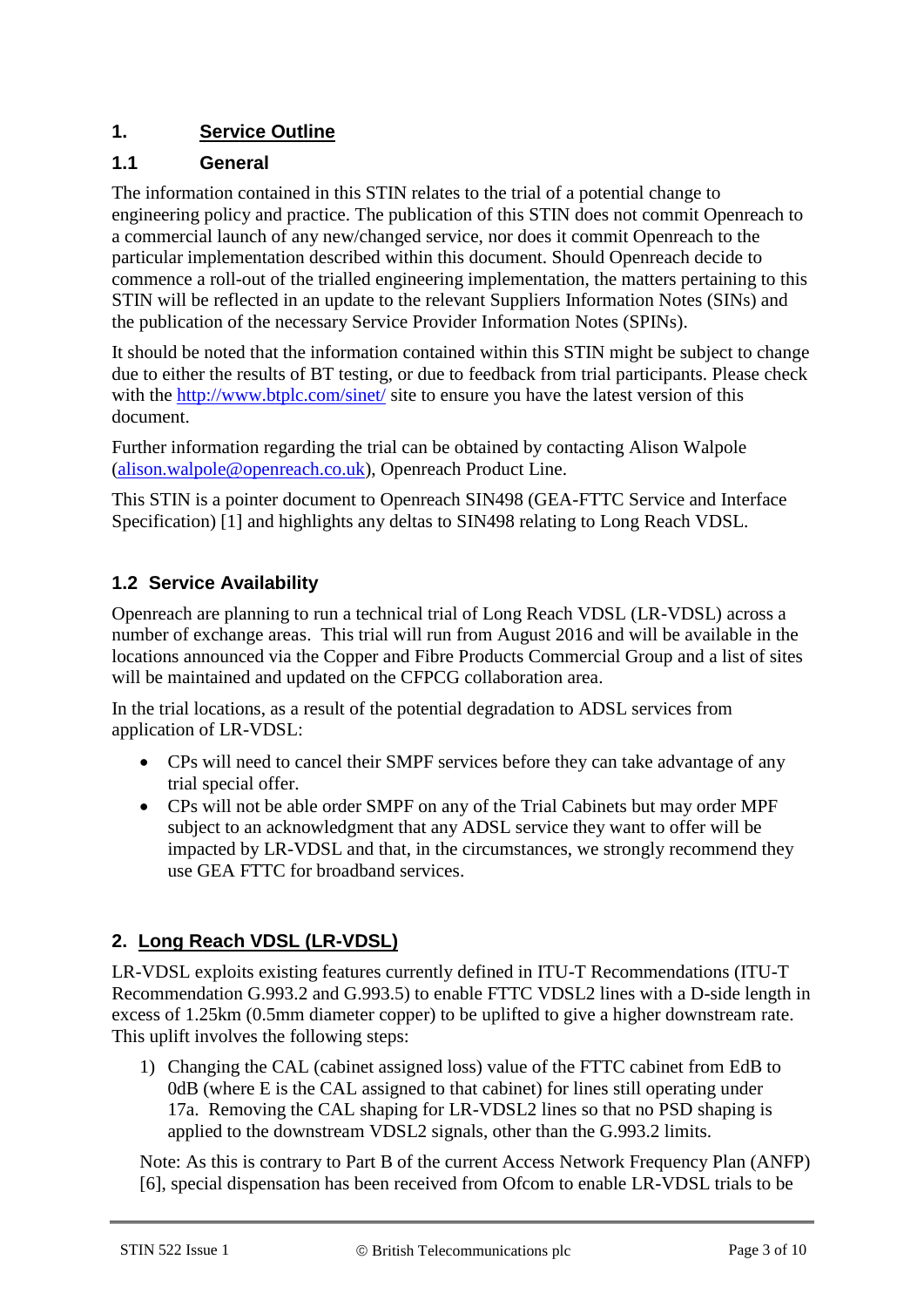deployed at specific locations. In order to prevent exchange based ADSL or ADSL2plus customers served via a cabinet selected for LR-VDSL being adversely affected, these lines must be migrated to an FTTC GEA service (either VDSL or LR-VDSL, depending on D-side insertion loss measured at 300kHz). This means that LR-VDSL can be safely deployed without adversely impacting exchange based services.

- 2) Enabling vectoring (i.e. dynamic crosstalk cancellation) to all lines on the cabinet. Vectoring is applied in the downstream direction only and will cancel crosstalk from 138kHz (i.e. the lowest downstream frequency used). Rogue line control will be used to remove any non-vector compatible modems from the vector group.
- 3) Deactivating and reactivating the lines to apply the changes.
- 4) Lines identified as being suitable for LR-VDSL will then have the appropriate LR-VDSL profile applied to enable them to offer higher downstream speeds.

#### **2.1 LR-VDSL profiles**

Profiles are used by the Element Management System (EMS) to configure various parameters on each DSLAM port (e.g. speed, noise margin, transmission mode etc.). Although there are in excess of 10,000 profiles available for GEA-FTTC, the LR-VDSL trial will only use a single profile.

The profile comprises the following elements:

**Line Template** – Defines which channel configuration profile and line configuration profile are to be used.

| Profile                              | LR_D400_001R18_05U100_001R18_05 |
|--------------------------------------|---------------------------------|
| <b>Channel Configuration profile</b> | LR_D400_001R18_05U100_001R18_05 |
| Line Configuration profile           | LRdefault                       |

#### **Table 1: Line Template Settings**

**Channel Configuration Profile** – Defines various parameters including maximum and minimum upstream and downstream line and data rates, retransmission settings etc. A single channel configuration profile will be used for the LR-VDSL trial (LR\_D400\_001R18\_05U100\_001R18\_05). This defines the following parameters:

|                   | LR_D400_001R18_05U100_001R18_05 |                 |
|-------------------|---------------------------------|-----------------|
| <b>Parameter</b>  | D/S                             | U/S             |
| Maximum Line Rate | 40Mbps                          | 10Mbps          |
| Minimum Line Rate | 128kbps                         | 128kbps         |
| Retransmission    | Enabled                         | Enabled         |
| <b>RTX MODE</b>   | 1                               |                 |
| <b>MAXNDR_RTX</b> | 40Mbps                          | 10Mbps          |
| <b>MAXETR RTX</b> | 40Mbps                          | 10Mbps          |
| Dmax              | 16ms                            | 8 <sub>ms</sub> |
| <b>INPmin</b>     | 8 symbols                       | 8 symbols       |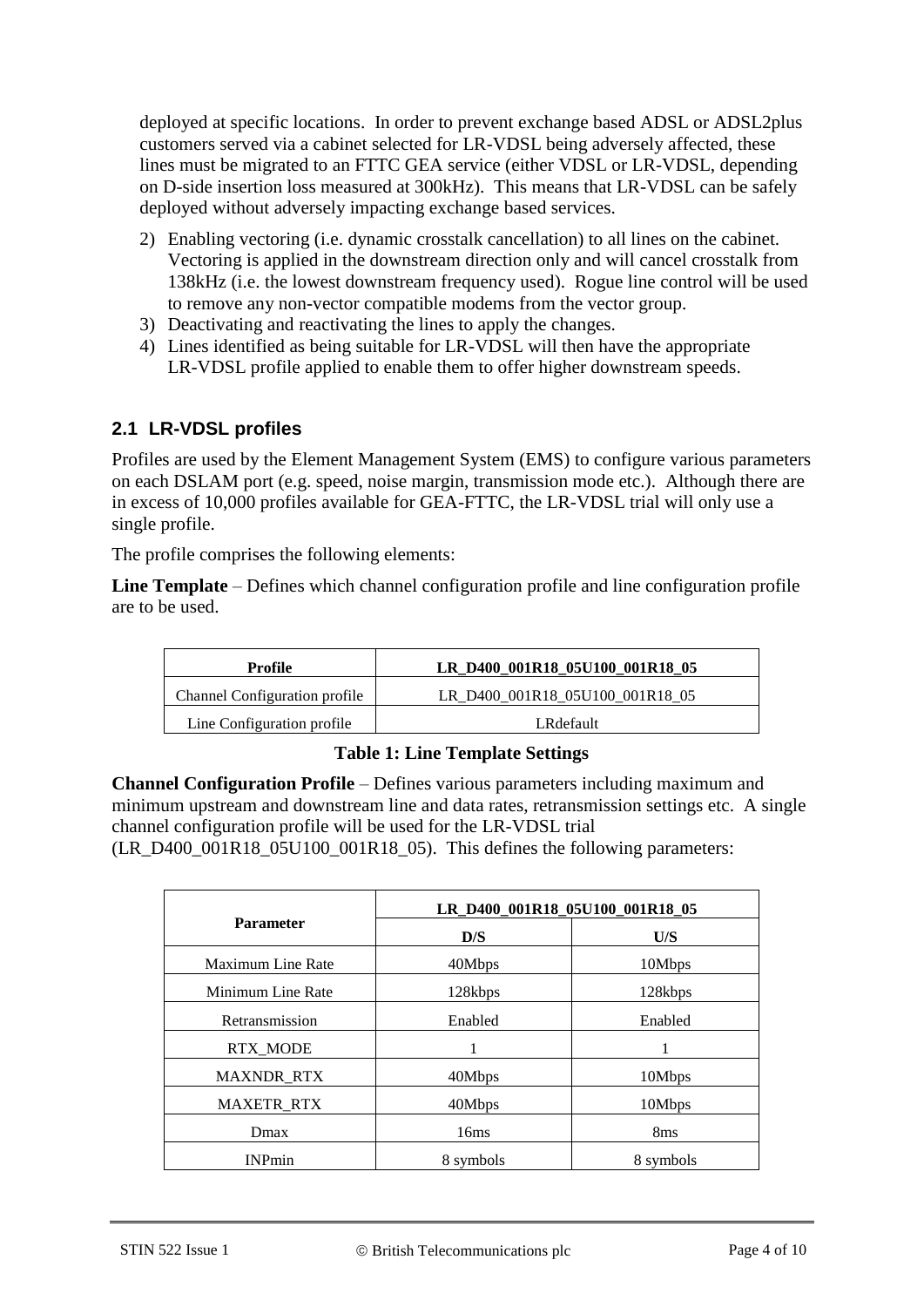| <b>INPMIN_REIN_RTX</b>  | 1 symbol   | 1 symbol   |
|-------------------------|------------|------------|
| DELAYMAX RTX            | 18ms       | 18ms       |
| <b>INPMIN SHINE RTX</b> | 32 symbols | 32 symbols |
| SHINERATIO RTX (0.001)  |            |            |

**Table 2: Channel Configuration Parameter Settings**

**Line Configuration Profile** – Defines various parameters including noise margin. Also defines the spectrum configuration profile that is to be applied.

|                                       | LR default           |                   |
|---------------------------------------|----------------------|-------------------|
| <b>Parameter</b>                      | D/S                  | U/S               |
| <b>Adaption Mode</b>                  | Adapt at start-up    | Adapt at start-up |
| Bit Swap                              | Enabled              | Enabled           |
| Target SNR Margin                     | 6dB                  | 6dB               |
| Maximum SNR Margin                    | 31dB                 | 31dB              |
| Minimum SNR Margin                    | 0dB                  | 0dB               |
| <b>Transmission Mode</b>              | G.993.2 Annex B POTS |                   |
| Upstream Power back-off<br>(UPBO)     | N/A                  | Enabled           |
| LR default<br>Spectrum Config Profile |                      |                   |

#### **Table 3: Line Configuration Parameter Settings**

LR-VDSL lines will be configured for a default downstream target margin of 6dB. As part of the trials, some lines may be migrated to operate with lower target margins to determine what impact this has on speed and stability. This STIN will be updated to reflect any profile changes.

**Spectrum Configuration Profile** – Defines which band plan and which of the VDSL profiles defined in G.993.2 are to be applied. A single spectrum configuration profile will be used for the LR-VDSL trial (LR\_default).

|                                                    | LR_default         |         |
|----------------------------------------------------|--------------------|---------|
| <b>Parameter</b>                                   | D/S                | U/S     |
| G.993.2 Profile                                    | G.993.2 Profile 8b |         |
| Enabled<br>Use of U0 band                          |                    |         |
| <b>PSD Class mask</b>                              | Annex B 998 (B8-4) |         |
| Selected Upstream PSD mask                         | ADLU-32/EU-32      |         |
| Maximum Nominal Aggregate<br><b>Transmit Power</b> | 20.5dBm            | 14.5dBm |

#### **Table 4: Spectrum Configuration Parameter Settings**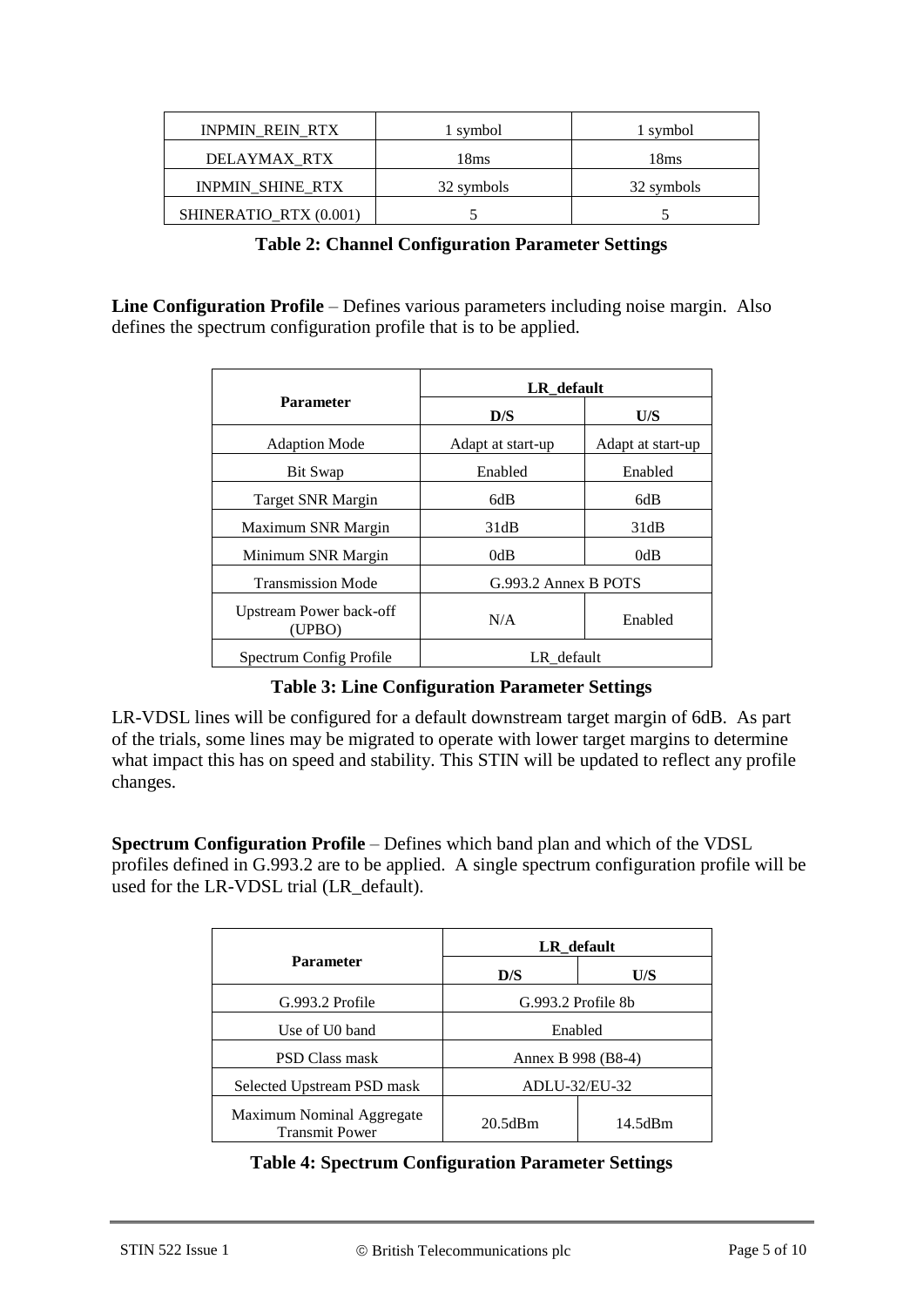#### **2.1.1 LR-VDSL Band Plan**

Current GEA VDSL2 transmission systems use VDSL2 band plan 998ADE17 (B8-11) as defined in G.993.2 Annex B [2]. The band plan defines the various frequency bands that are used for upstream and downstream transmission and defines a maximum frequency of 17.664MHz. LR-VDSL shall use VDSL2 band plan 998 (B8-4) as defined in G.993.2 Annex B [2] which is spectrally compatible with the 998ADE17 band plan but defines a maximum frequency of 12MHz. These band plans are shown in [Figure 1](#page-5-0) along with the band plan for ADSL2+ as defined in ITU-T Recommendation G.992.5.



**Figure 1: Band Plans**

#### <span id="page-5-0"></span>**2.1.2 Aggregate Transmit Power**

Current GEA VDSL2 transmission system have a maximum aggregate transmit power of 14.5dBm in both the upstream and downstream directions as defined in G.993.2 Profile 17a [2]. LR-VDSL shall have a maximum aggregate transmit power of 20.5dBm in the downstream direction and 14.5dBm in the upstream direction as defined in G.993.2 Profile 8b [2]. This also limits the maximum frequency that can be used for LR-VDSL to 8.5MHz (see [Figure 1](#page-5-0) and [Table 5\)](#page-5-1).

| <b>Parameter</b>                                    | Profile 8b                                       | Profile 17a                                      |
|-----------------------------------------------------|--------------------------------------------------|--------------------------------------------------|
| Max Aggregate Transmit Power                        | $D/S = 20.5$ dBm<br>$U/S = 14.5$ dBm             | $D/S = 14.5dBm$<br>$U/S = 14.5$ dBm              |
| Highest Supported Tone (Freq)                       | $D/S = 1971 (8.5 MHz)$<br>$U/S = 1205 (5.2 MHz)$ | $D/S = 4095 (17.66 MHz)$<br>$U/S = 2782$ (12MHz) |
| Support of US0<br>$(25 \text{ to } 138 \text{kHz})$ | Yes                                              | <b>Yes</b>                                       |

#### **Table 5: VDSL2 Profiles (from G.993.2)**

<span id="page-5-1"></span>The increased maximum aggregate transmit power and reduced frequency band enables the performance (i.e. downstream line rate) of longer lines to be improved – this is the basis for LR-VDSL.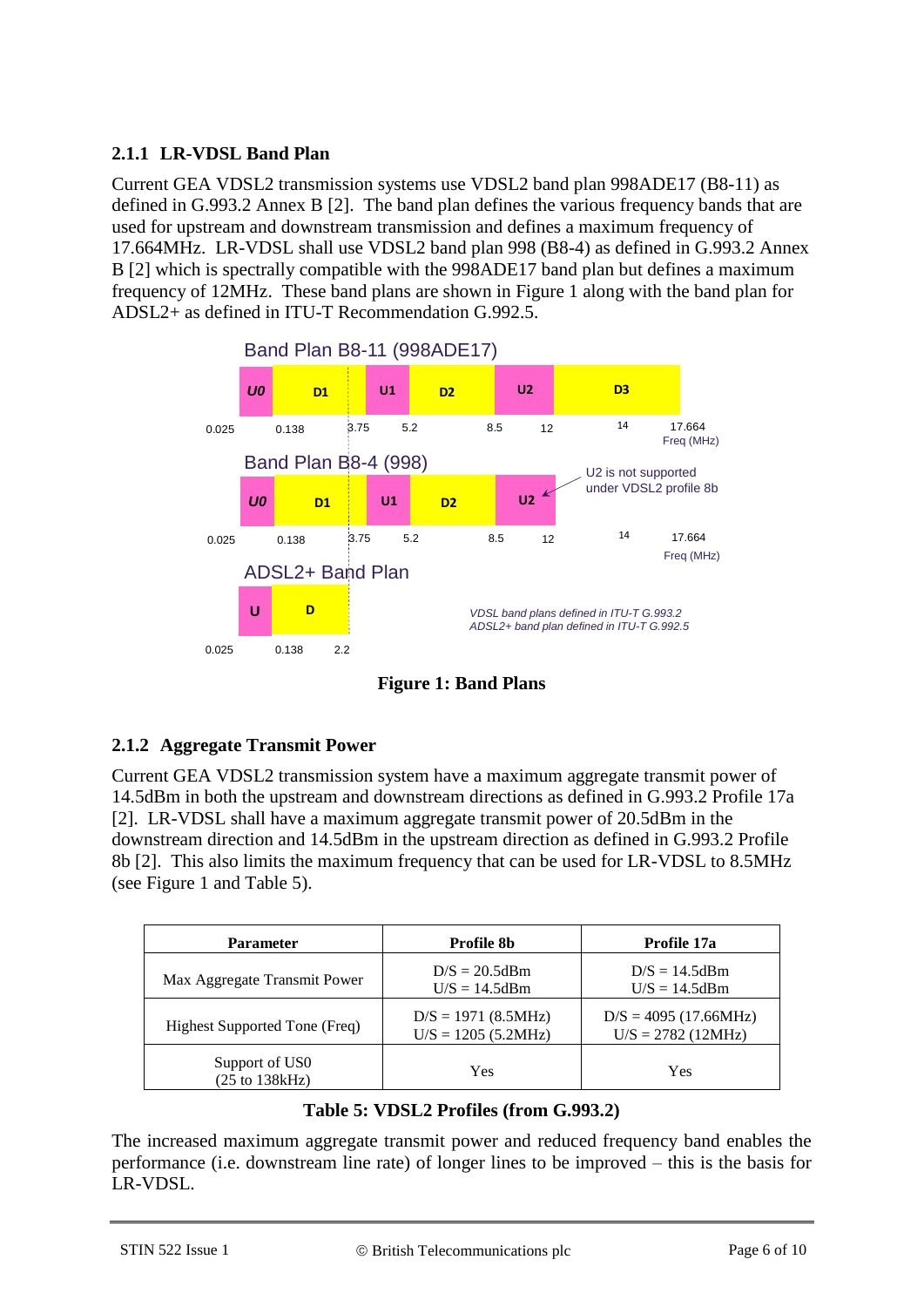#### **2.2 LR-VDSL Line Selection**

In order for a line to be selected for uplifting to LR-VDSL, the following criteria must be met:

- 1) The D-side insertion loss (measured at 300kHz) of the line shall be greater than 12.5dB and less than 40 dB (both measured at 300kHz). Lines with a loss lower than this will not benefit from LR-VDSL and will remain as a 17MHz vectored VDSL2 line.
- 2) The CP shall have confirmed to Openreach Product Line that they are prepared to participate in the trial activity.
- 3) The CP provided CPE shall support Profile 8b operation and vectoring as defined in G.993.2 [2] and G.993.5 [3].

#### **2.3 LR-VDSL Rates**

Customers uplifted to LR-VDSL shall receive a maximum service rate of 40Mbps downstream and 10Mbps upstream.

#### **2.4 Retransmission**

Physical layer retransmission (as defined in ITU-T Recommendation G.998.4 [4]) shall be applied in both the upstream and downstream directions.

#### **2.5 Vectoring**

Vectoring (i.e. "real time" crosstalk cancellation [3]) is required to ensure that the LR-VDSL signals do not adversely impact the existing VDSL2 signals. Vectoring shall be applied in the downstream direction starting from 138kHz . No vectoring is applied in the upstream direction. Modems which cannot support vectoring will be manually removed from the vectoring group.

#### **2.6 Seamless Rate Adaptation**

Seamless Rate Adaptation (SRA) may be applied to some of the LR-VDSL lines as part of the trial activity. If applied, this STIN will be updated to reflect any associated profile changes.

#### **2.7 Dynamic Line Management**

All LR-VDSL lines shall be specifically excluded from Dynamic Line Management (DLM) control. All lines will be monitored on a daily basis and any lines showing instability (ie high number of retrains or error counts) will be restored to their original 17MHz profile.

#### **3. References**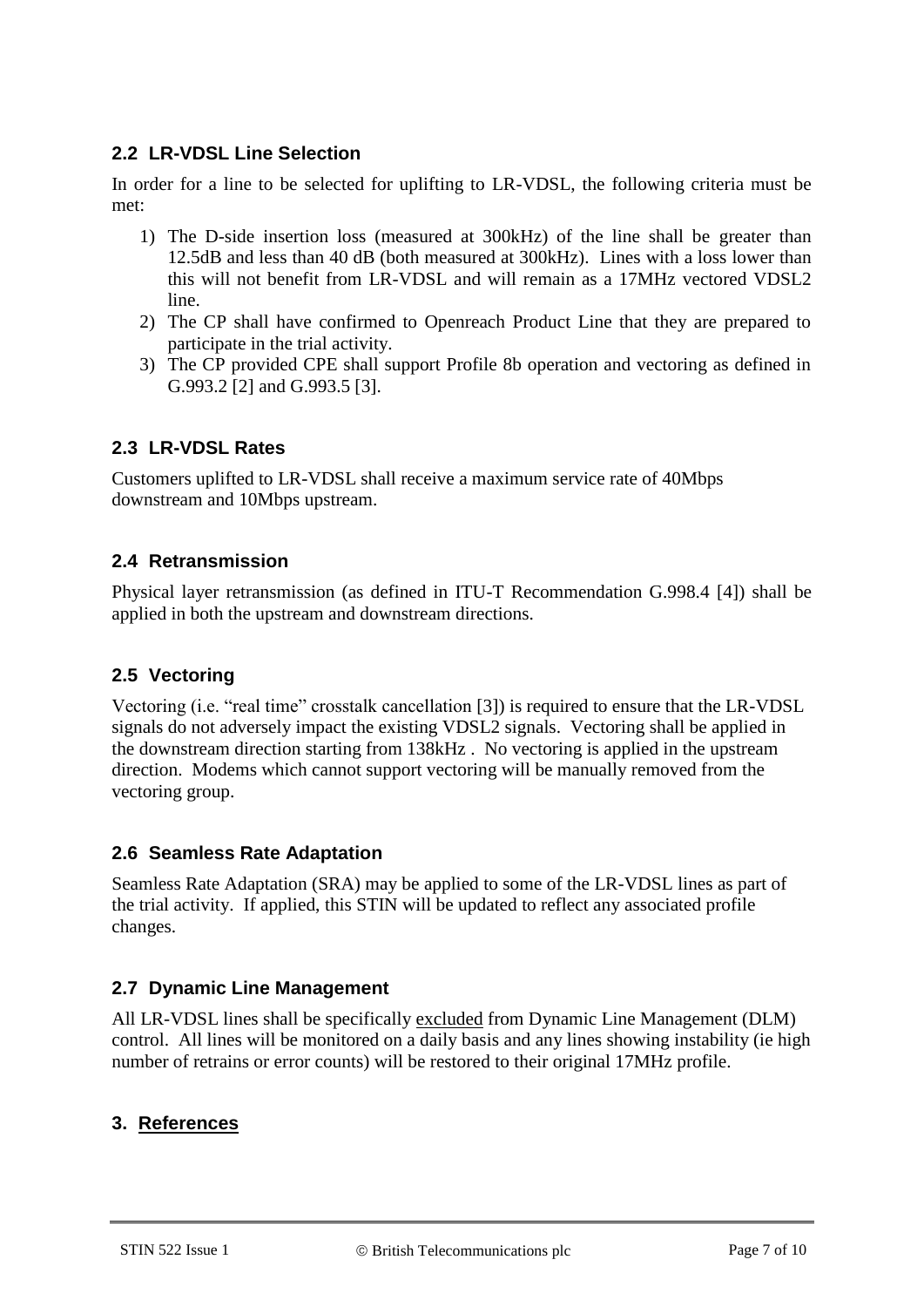| [1]               | <b>SIN498</b> | Generic Ethernet Access Fibre to the Cabinet (GEA-FTTC) Service and<br><b>Interface Description</b>                                                      |
|-------------------|---------------|----------------------------------------------------------------------------------------------------------------------------------------------------------|
| $\lceil 2 \rceil$ | G.993.2       | "Very high speed digital subscriber line transceivers 2 (VDSL2)",<br><b>ITU-T Recommendation G.993.2</b>                                                 |
| $\lceil 3 \rceil$ | G.993.5       | "Self-FEXT cancellation (vectoring) for use with VDSL2 transceivers",<br><b>ITU-T Recommendation G.993.5</b>                                             |
| [4]               | G.998.4       | "Improved impulse noise protection for digital subscriber line (DSL)<br>transceivers", ITU-T Recommendation G.998.4                                      |
| $\lceil 5 \rceil$ | G.992.5       | "Asymmetric digital subscriber line 2 transceivers (ADSL2)- Extended<br>bandwidth ADSL2 (ADSL2plus)", ITU-T Recommendation G.992.5                       |
| [6]               | ND1602        | "Specification of the Access Network Frequency Plan (ANFP)<br>applicable to transmission systems used on the BT Access Network",<br>NICC Document ND1602 |

For information on where to obtain these referenced documents, please see the document sources list at [http://www.btplc.com/sinet/.](http://www.btplc.com/sinet/)

# **4. Abbreviations**

| ADSL2plus    | Asymmetric digital subscriber line 2 transceivers (ADSL2) - Extended<br>bandwidth ADSL2 (ADSL2plus) |
|--------------|-----------------------------------------------------------------------------------------------------|
| <b>ANFP</b>  | <b>Access Network Frequency Plan</b>                                                                |
| CP           | <b>Communications Provider</b>                                                                      |
| D-side       | Segment of access network extending from PCP to end-customers premise                               |
| dB           | Decibel                                                                                             |
| <b>DSLAM</b> | Digital Subscriber Line Access Multiplexer                                                          |
| <b>DLM</b>   | <b>Dynamic Line Management</b>                                                                      |
| E-side       | Segment of access network extending from exchange frame to PCP                                      |
| <b>FEXT</b>  | Far-end Crosstalk                                                                                   |
| <b>FTTC</b>  | Fibre to the Cabinet                                                                                |
| <b>GEA</b>   | <b>Generic Ethernet Access</b>                                                                      |
| <b>ITU-T</b> | International Telecommunication Union - Telecommunications Sector                                   |
| LR-VDSL      | Long Reach VDSL2                                                                                    |
| <b>PCP</b>   | Primary Cross-connection Point (aka cabinet)                                                        |
| <b>SIN</b>   | Suppliers' Information Note (BT Publication)                                                        |
| <b>SNR</b>   | Signal to Noise Ratio                                                                               |
| <b>STIN</b>  | Suppliers' Trial Information Note (BT Publication)                                                  |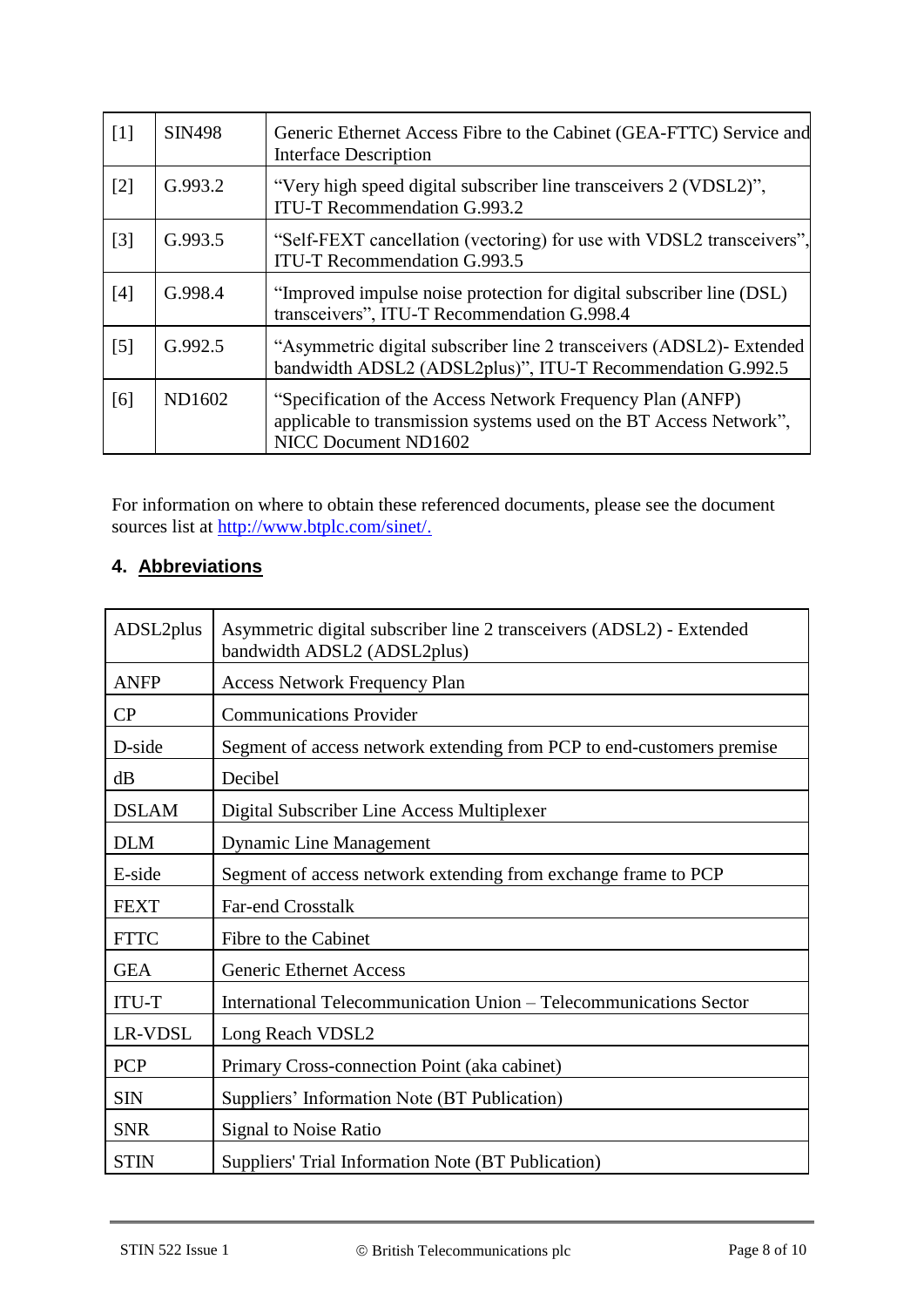| VDSL <sub>2</sub> | Very high speed Digital Subscriber Line $(2^{nd}$ generation) |
|-------------------|---------------------------------------------------------------|
|-------------------|---------------------------------------------------------------|

*<End of Document>*